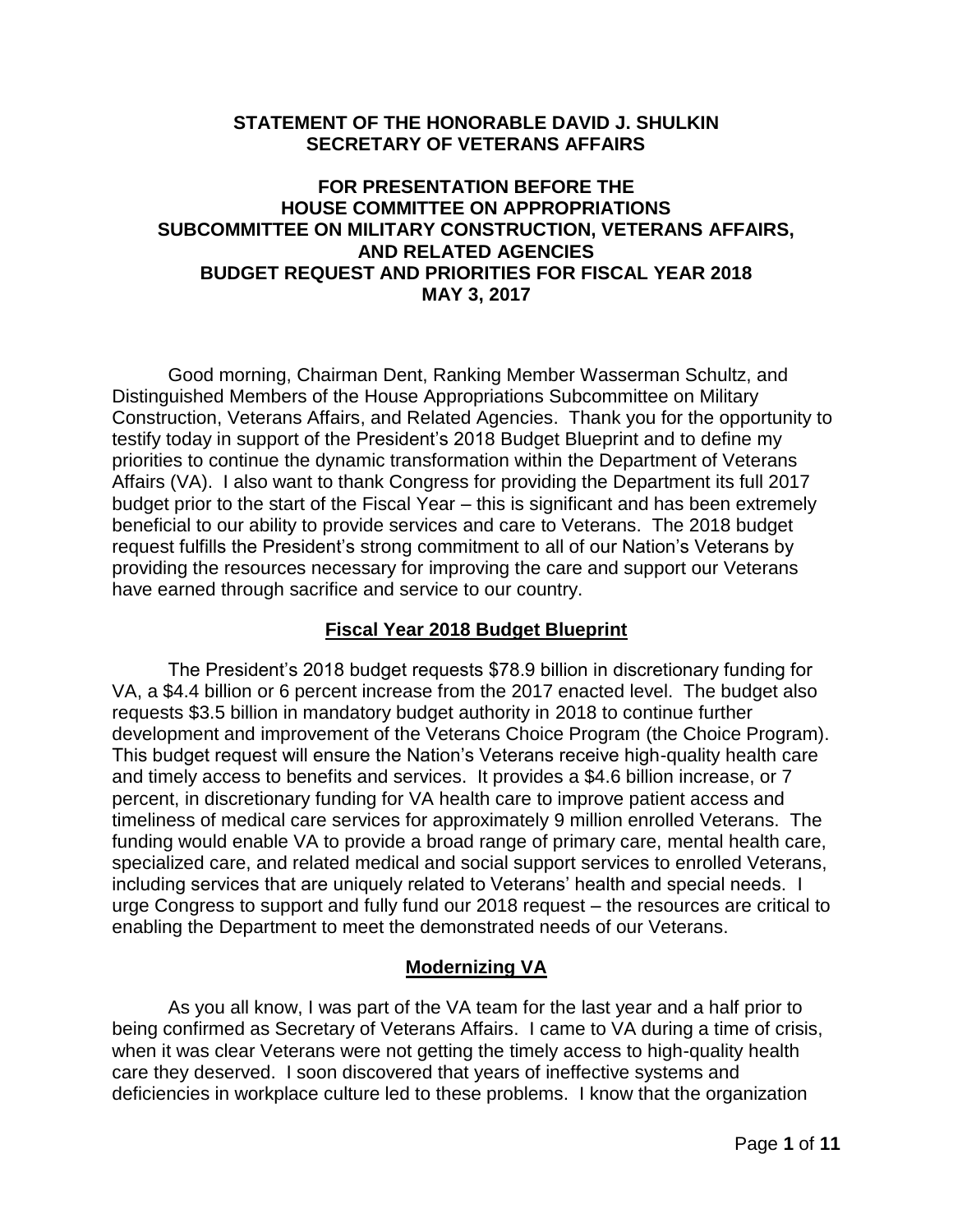has made significant progress in improving care and services to Veterans. But I also know that VA needs more changes to the way we do business for Veterans and the country as a whole, in order for all to say, "That is a different organization now." VA needs to continue to fix numerous areas of the business, including access, claims and appeals processing, and many of our core functions, to ensure that the basics are done correctly. Beyond that, VA has to deliver to Veterans revolutionary leaps in care, benefits, and services. Congress, along with our VA employees, Veterans Service Organizations (VSO), and private industry, will play a critical role in making those revolutionary leaps a reality.

### *Focus on Execution*

Above all else, VA needs to perform its core functions well. When Veterans arrive at a VA facility for care, they must be treated with respect, see a clean and modern facility, be seen by their provider on time, and understand what the next steps for their care will be. We must ensure that this is every Veteran's experience every time they interact with VA. Where we fall short, we will hold employees accountable, ensure we are good stewards of the taxpayer dollar, and ask for Congress's support for legislative fixes where needed.

## *Make Bold Change*

We know it is paramount that we increase our focus and intensify the efforts to improve how we execute our mission – Veterans should and do expect that from us. We also recognize that incremental change is not sufficient to achieve the additional improvements VA and Veterans need and demand for restoring the trust of Veterans and the American public.

As I have noted, VA is a unique national resource that is worth saving, and I am committed to doing just that. Veterans have unique needs, and the services VA provides to Veterans often cannot be found in the private sector. The Veterans Health Administration (VHA) provides support to Veterans through peer support, crisis lines, transportation, the Caregivers program, homelessness services, vocational support, behavioral health integration, medication support, and a VA-wide electronic medical record system. These are unparalleled. We also know that, by the quality measures included in the government's Hospital Compare ranking system, VA hospitals in general outperform civilian hospitals in most categories. Compared with 4,010 non-VA hospitals, VA institutions had lower 30-day mortality and readmission rates in all categories, and exceeded the private sector in six of nine patient safety indicators, while matching the private sector in the other three. With the continued support from Congress, VA will supplement its services through private-sector health care, but we realize it is not a replacement for the services VA provides to Veterans.

We are already enacting bold changes in the agency. We are working hard to ensure employees are held accountable to the highest of standards and working with Congress to provide us with greater authority and flexibility to do that. We are also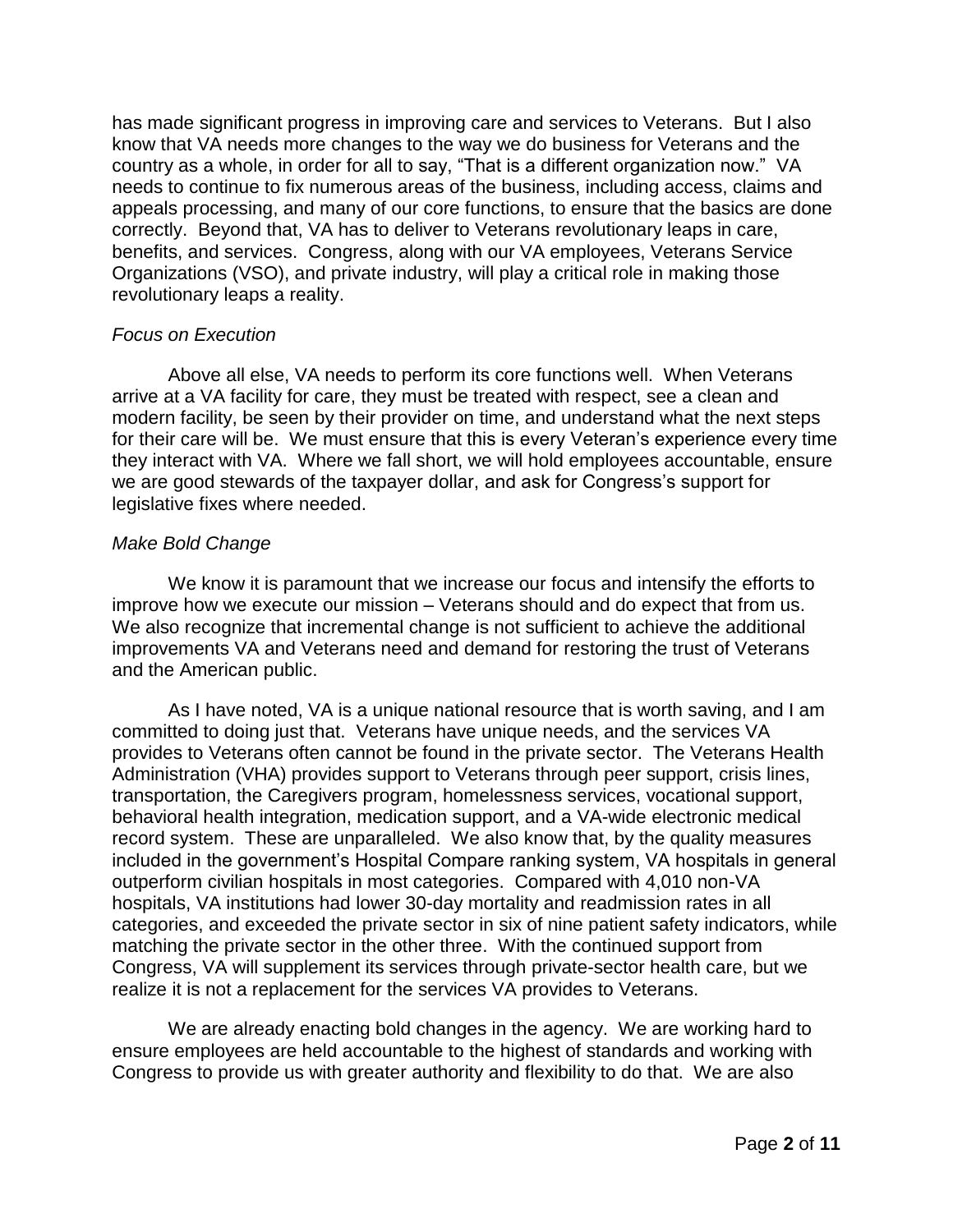working with Congress on appeals reform and on a long-term solution for providing greater community care options. I will discuss these efforts in greater detail below.

# **Five Priorities**

As I prepared for my confirmation hearing earlier this year, I identified my top priorities to address as Secretary. These areas have shaped the first several months of my tenure and provide focus for our attention and resources, and the foundation for rebuilding trust with our Veterans. We will also use the budgeting process to support our strategy by shifting our resources toward our "foundational services" that make VA unique while maintaining support to our strategic priorities.

## *Priority 1: Greater Choice for Veterans*

The Choice Program is a critical program that has increased access to care for millions of Veterans. Coming into this new administration, extending the Choice Program was one of my top priorities for quick action, as VA estimated that based on Veteran program participation; there would be an estimated \$1.1 billion in unobligated funds left on the original expiration date of August 7, 2017. On April 19, 2017, the President signed into law the Veterans Choice Program Improvement Act (Public Law 115-26), allowing the Choice Program to continue until the Veterans Choice Fund is exhausted. Without this legislation, VA would have been unable to use funding specifically appropriated for the Choice Program by Congress, so we commend Congress for passing this legislation swiftly and in a bipartisan manner. This legislation also provides VA and Congress more time to develop a long-term solution for community care.

Since the start of the Choice Program, over 1.4 million Veterans have received Choice care. In FY 2015, VA issued more than 380,000 authorizations to Veterans through the Choice Program. In FY 2016, VA issued more than 2,000,000 authorizations to Veterans to receive care through the Choice Program, more than a fivefold increase in the number of authorizations from 2015 to 2016.

Looking at early data for 2017, it is expected that Veterans will benefit even more this year than last year from the Choice Program. In the first quarter of FY 2017, we have seen a more than 35 percent increase from the same period in FY 2016 in terms of the number of Choice authorizations (approximately 750,000). In addition to increasing the number of Veterans accessing care through the Choice Program, VA is working to increase the number of community providers available through the program. In April 2015, the Choice Program network included approximately 200,000 providers and facilities. As of February 2017, the Choice Program network had grown to over 400,000 providers and facilities, a more than 125 percent increase during this time period.

As these numbers demonstrate, demand for community care is high, and VA will continue to partner with Congress to develop a community care program that addresses the challenges we face in achieving our common goal of providing the best health care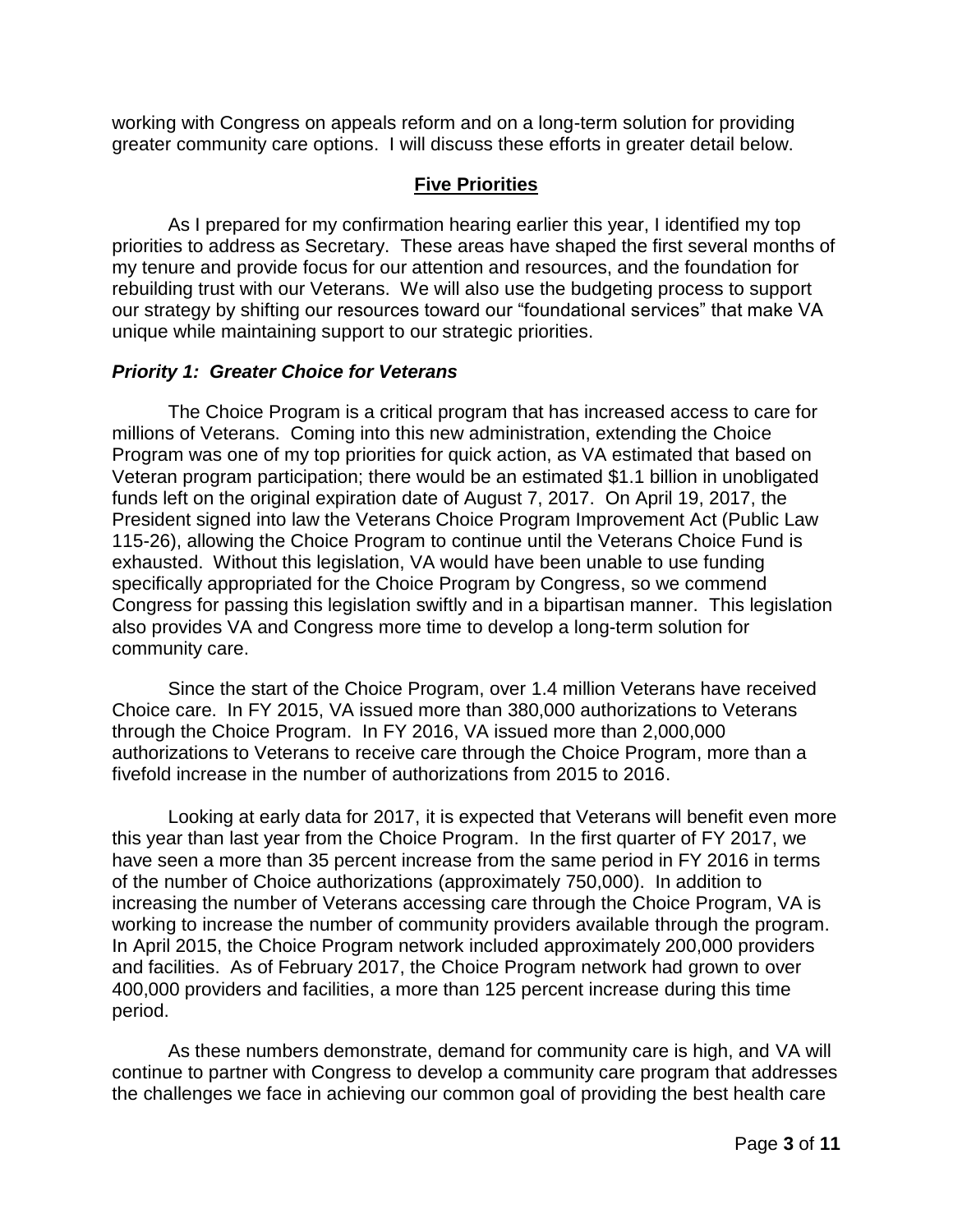and benefits we can for our Veterans. We have also worked with and received crucial input from Veterans, community providers, Veterans Service Organizations (VSO), and other stakeholders in the past, and we will continue doing so going forward. However, we do need your help.

One such area is in modernizing and consolidating community care. Veterans deserve better, and now is the time to get this right. We are committed to moving care into the community to where it makes sense for the Veteran. The ultimate judge of our success will be our Veterans, and our only measure of success will be our Veterans' satisfaction. With your help, we can continue to improve Veterans' care in both VA and the community.

### Empower Veterans through Transparency of Information

We are also increasing transparency and empowering Veterans to make more informed decisions about their health care through our new Access and Quality Tool. This Tool allows Veterans to access the most transparent and easy to understand waittime and quality-care measures across the health care industry. That means Veterans can quickly and easily compare access and quality measures across VA facilities and make informed choices about where, when, and how they receive their health care. Further, they will now be able to compare the quality of VA medical centers to local private sector hospitals. This Tool will take complex data and make it transparent to Veterans. This new Tool will continue to improve as we receive feedback from Veterans, employees, VSOs, Congress, and the media.

## *Priority 2: Modernizing our System*

#### Infrastructure Improvements and Streamlining

In 2018, VA will focus on fixing VA's infrastructure while we transform our health care system to an integrated network to serve Veterans. As stated in VA's response to the Commission on Care recommendations, a strong suite of capital planning programs, tools, and resources are being developed to improve Veteran outcomes expected from implementing an integrated health care network. A national infrastructure realignment strategy will follow and be used to inform VA's capital planning efforts and develop a nationwide investment/divestiture plan.

Currently, VA is working towards the goal of high-performing networks that take into account current and expected future services by developing a structure to integrate community care and VA-provided health care on a market by market basis. The Department is working with private-sector health care experts to design an approach for integrated health care delivery decisions based on Veteran population, demand, internal capacity, and external public and private-sector health care resources and capacity. Once the approach is validated and piloted, a national infrastructure realignment strategy will be developed. Through this process, VA will also identify the resources,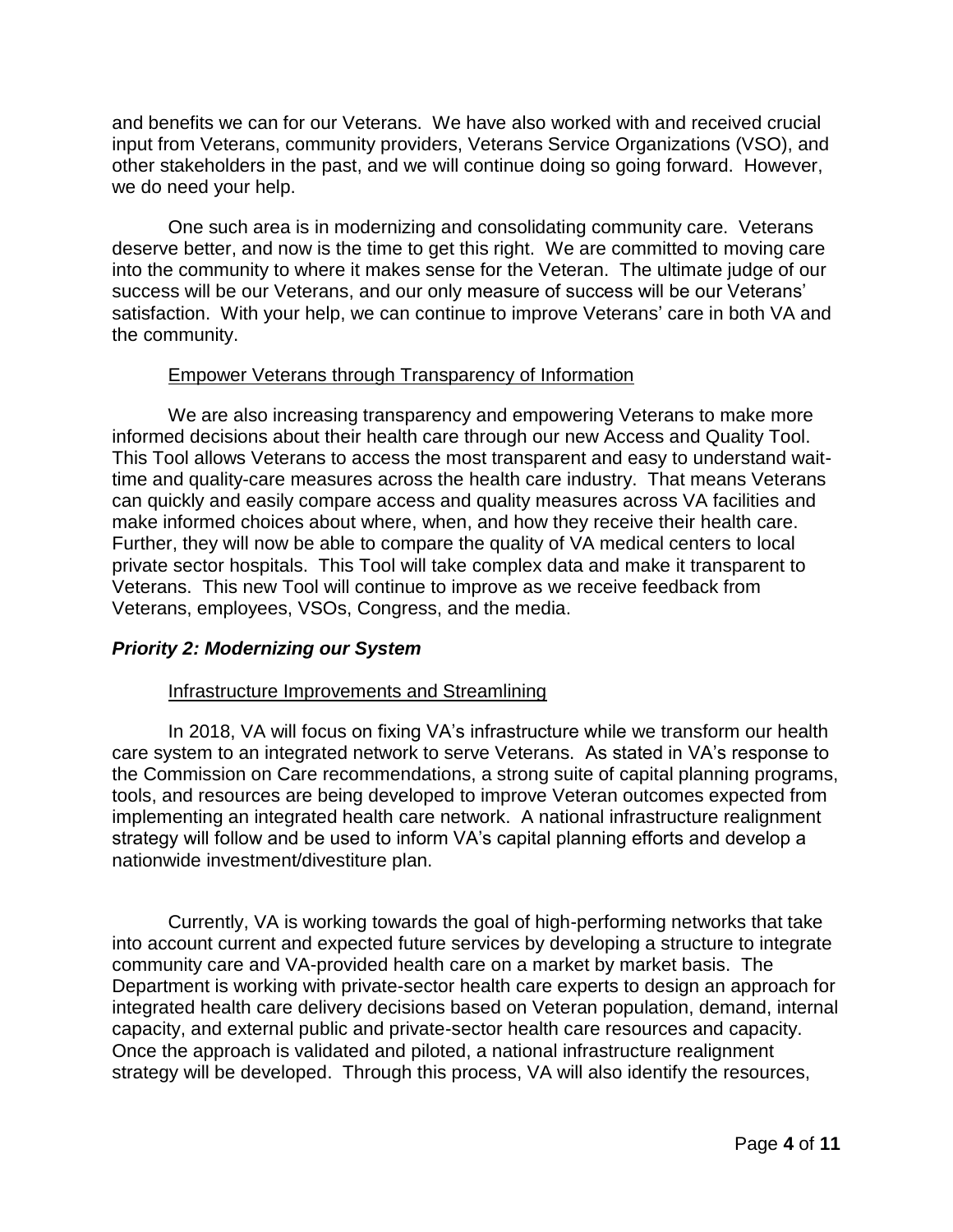tools, and authorities that are needed to enable the divestiture of assets and to streamline capital project execution.

The Department is also a key participant in the White House Infrastructure Initiative to explore additional ways to modernize and obtain needed upgrades to VA's real property portfolio, to support our continued delivery of quality care and services to our nation's Veterans. We are excited about the opportunity to transform the way we approach our infrastructure.

### Electronic Health Record Interoperability and IT Modernization

VA recognizes that a Veteran's complete health history is critical to providing seamless, high-quality, integrated care, and benefits. Interoperability is the foundation of this capability, by making relevant clinical data available at the point of care and enabling clinicians to provide Veterans with prompt, effective care. Today, VHA, the Veterans Benefits Administration (VBA), and the Department of Defense (DoD) share more medical information than any public or private health care organization in the country. We have developed and deployed, in close collaboration with DoD, the Joint Legacy Viewer (JLV). JLV is available to all clinicians in every VA facility. It is a webbased user interface that provides clinicians with an intuitive display of DoD and VA health care data on a single screen. VA and DoD clinicians can use JLV to access the health records of Veterans, Active Duty, and Reserve Servicemembers from all VA, DoD, and any third party providers who participate in Health Information Exchanges where a patient has received care.

VA will complete the next iteration of the VistA Evolution Program, VistA 4, in 2018. VistA 4 will bring improvements in efficiency and interoperability, and will continue VistA's award-winning legacy of providing a safe, efficient health care platform for providers and Veterans. VistA Evolution funds have enabled investments in systems and infrastructure that support interoperability, networking and infrastructure sustainment, continuation of legacy systems, and efforts such as clinical terminology standardization. These investments are critical to the maintenance and deployment of the existing and future modernized VistA and essential to operational capability. Whether the path forward is to continue with VistA, shift to a commercial electronic health record (EHR) platform, or some combination of both, these investments will deliver value for Veterans and VA providers.

We are considering all options from adopting a commercial off the shelf (COTS) EHR to retaining an enhanced and standardized VistA. A decision will be made in July 2017, when the reviews are complete and all the pertinent information is available. The goal is to make a decision that will best serve Veterans' needs.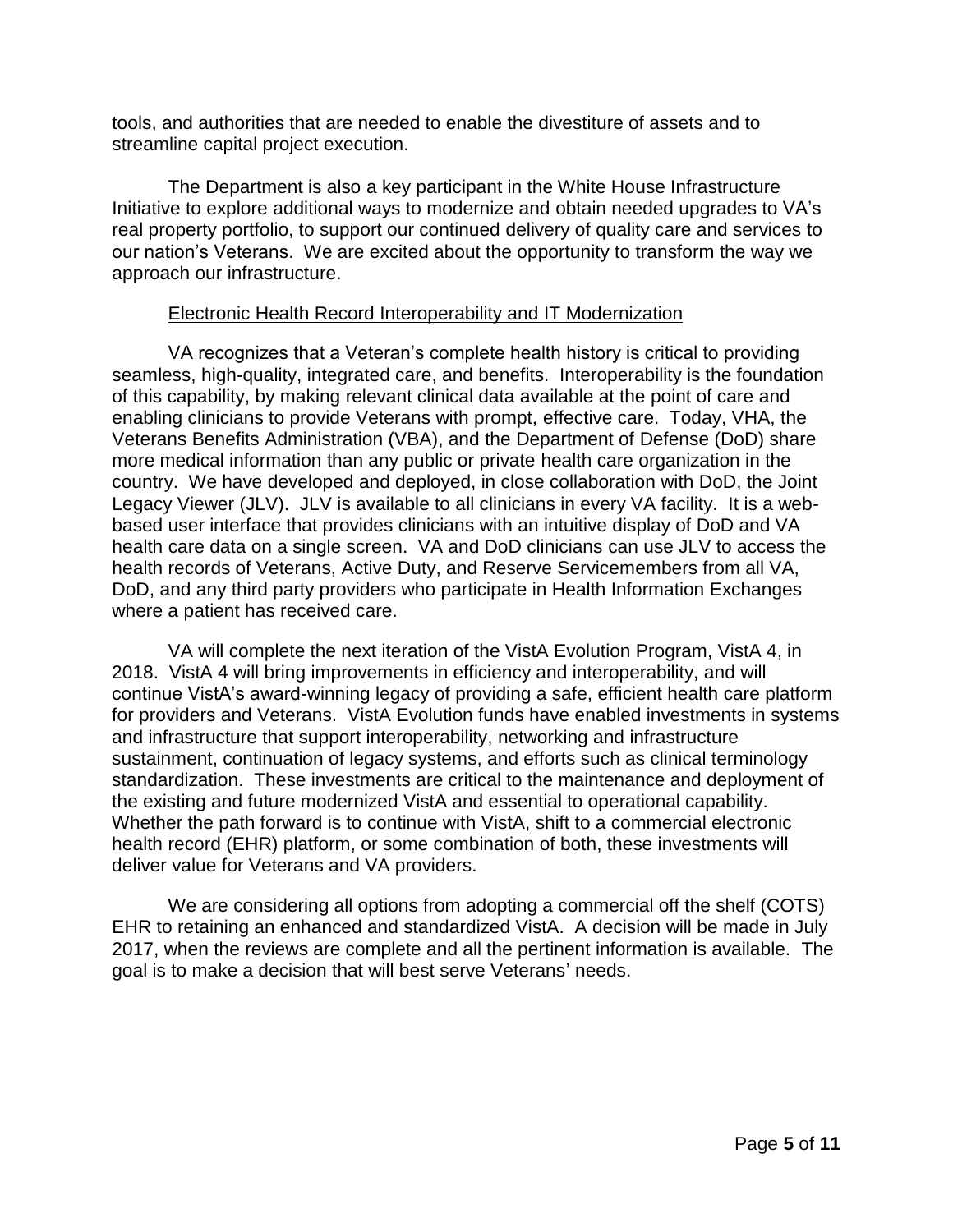# *Priority 3: Focus Resources More Efficiently*

### Strengthening of Foundational Services in VA

VA is committed to providing the best access to care for Veterans. To deliver the full care spectrum as defined in VA's medical benefits package, VA will focus on its foundational services—those areas in which it can excel—and build community partnerships for complementary services. VA developed the following guiding principles, centered on improving the health, well-being, and experience of Veterans receiving care from VA and in the community. These principles include:

- Enabling VA to provide access to high-quality care for Veterans, by balancing services provided by VA and the community given changing demands for care and resource limitations;
- Promoting operational efficiency and simplicity, while supporting VA's clinical care, education, and research missions; and
- Allowing facilities to meet the changing needs of Veterans in a flexible way.

High-performing organizations cannot excel at every capability and thus must make decisions about how best to invest its resources. VA will therefore further define, and grow its foundational services, to excel in the provision of clinical care to Veterans.

Investing in foundational services within the Department is not limited to only health care. For over a decade, VA's National Cemetery Administration (NCA) has achieved the highest customer satisfaction rating of any organization – public or private – in the country. They achieved this designation through the American Customer Satisfaction Index six consecutive times. The President's 2018 Budget Blueprint recognizes the need to nurture and advance this unprecedented success. NCA's workload will continue to grow as the system expands. In 2018, NCA will inter approximately 133,600 Veterans and eligible family members, care for over 3.7 million gravesites, and maintain 9,400 acres. NCA will also continue to memorialize Veterans by providing 366,000 headstones and markers, distributing 702,000 Presidential Memorial Certificates and expanding the Veterans Legacy program to communities across the country. VA is committed to investing in NCA infrastructure, particularly to keep existing national cemeteries open and to construct new cemeteries resulting from burial policies approved by Congress. When all new cemeteries are opened, nearly 95 percent of the total Veteran population – about 20 million Veterans – will have access to a burial option in a Veterans' cemetery within a reasonable distance of their homes.

## VA/DoD/Federal Coordination

VA has proposed legislation to eliminate certain statutory impediments to VA more effectively pursuing joint projects with other Federal agencies, including DoD. Today, medical facilities that are not specifically under the jurisdiction of the Secretary require specific statutory authorization for optimal collaboration. I look forward to working with Congress to: (1) enhance our ability to coordinate with DoD and other Federal agencies; (2) improve the access, quality, and cost effectiveness of direct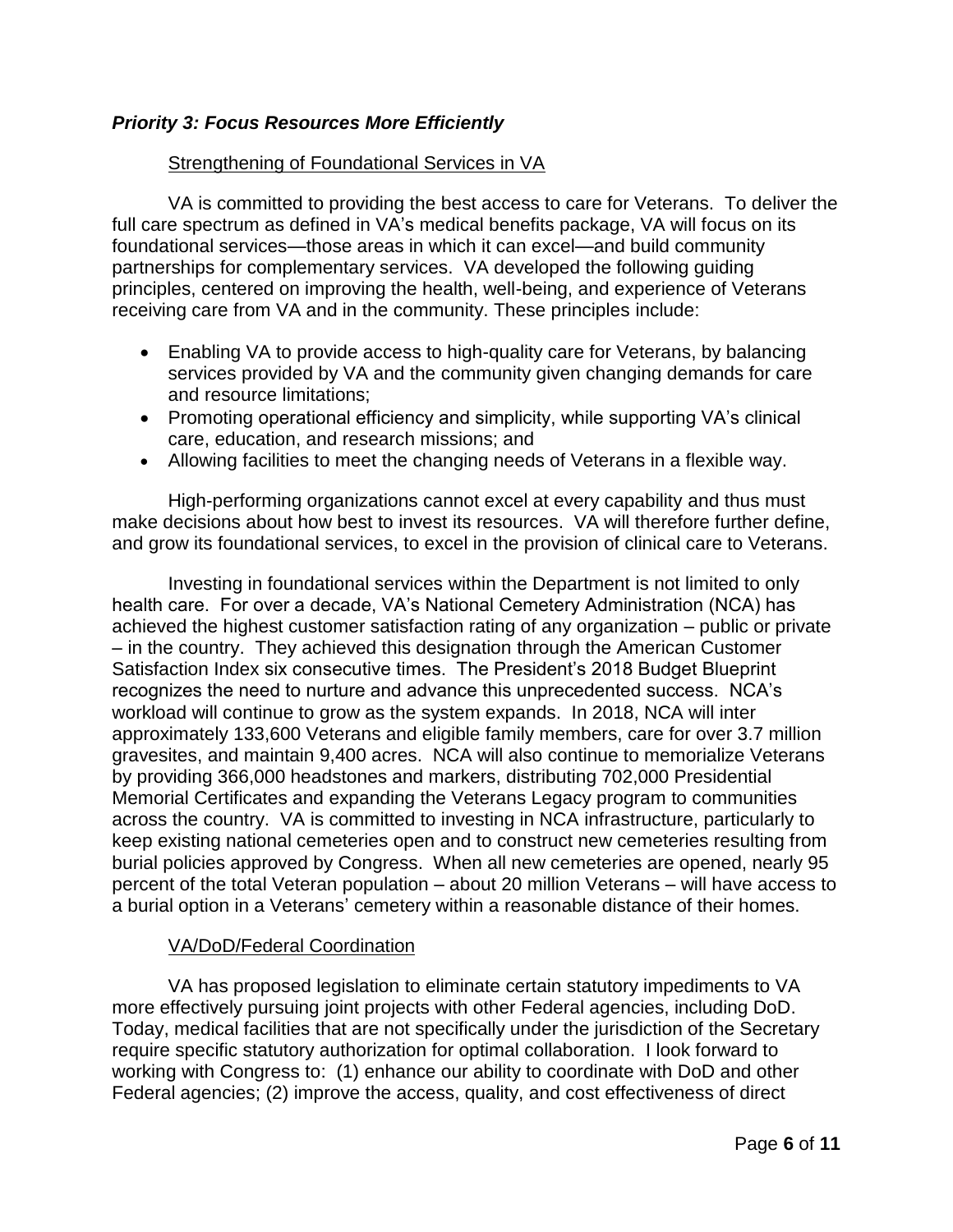health care provided to Veterans, Servicemembers, and their beneficiaries; (3) permit joint capital asset planning and capital investments to design, construct, and utilize shared medical facilities; and (4) provide authority to transfer funds between VA and other Federal agencies for joint medical facility initiatives.

# Deliver on Accountability and Effective Management Practices

Another critical area in which VA is serious about making significant changes relates to employee accountability. The vast majority of employees are dedicated to providing Veterans the care they have earned and deserve. It is unfortunate that certain employees have tarnished the reputation of VA and so many who have dedicated their lives to serving our nation's Veterans. We will not tolerate employees who deviate from VA's I-CARE values and underlying responsibility to provide the best level of care and services to them. We support Congress' ongoing efforts to provide VA with the tools it needs to take timely action against employees who perform poorly or engage in misconduct. Where employees engage in inappropriate behavior, do not perform the duties of their job, are engaged in illegal activities, or other situations where a person should no longer be a VA employee, we want the ability to ensure they can be promptly removed. Certain laws now on the books hamper our ability to optimally hold our employees accountable and remove those individuals that run afoul of my intent for the Department to function as a high-performing organization. We support legislation that is consistent with the following principles:

- Increase flexibility to remove, demote, or suspend VA employees for poor performance or misconduct;
- Provide authority to recoup bonuses of employees for poor performance or misconduct;
- Enable recovery of relocation expenses that occur through fraud or malfeasance; and
- ensure that VA has the ability to retain high performers by paying them a salary that is competitive with the private sector and performance awards that are commensurate with other federal agencies.

We thank the House for passing critical accountability legislation – but while that process continues, we are also focused on updating internal hiring practices. VHA is the largest health care system in the United States, and in an industry where there is a national shortage of health care providers, VHA faces competition with the commercial sector for scarce resources. Historically, VA has followed hiring practices that have proven unduly burdensome. Over the past year, VHA's business process improvement efforts have resulted in a more efficient hiring process. We were able to reduce the time it took to hire Medical Center Directors by 40 percent and obtained authority from the Office of Personnel Management (OPM) to provide critical pay to many of our senior health care leaders. We recognize there is much work left to do. As we strive to find internal solutions, we look forward to working together on legislation to reform recruitment and compensation practices to stay competitive with the private sector and other employers.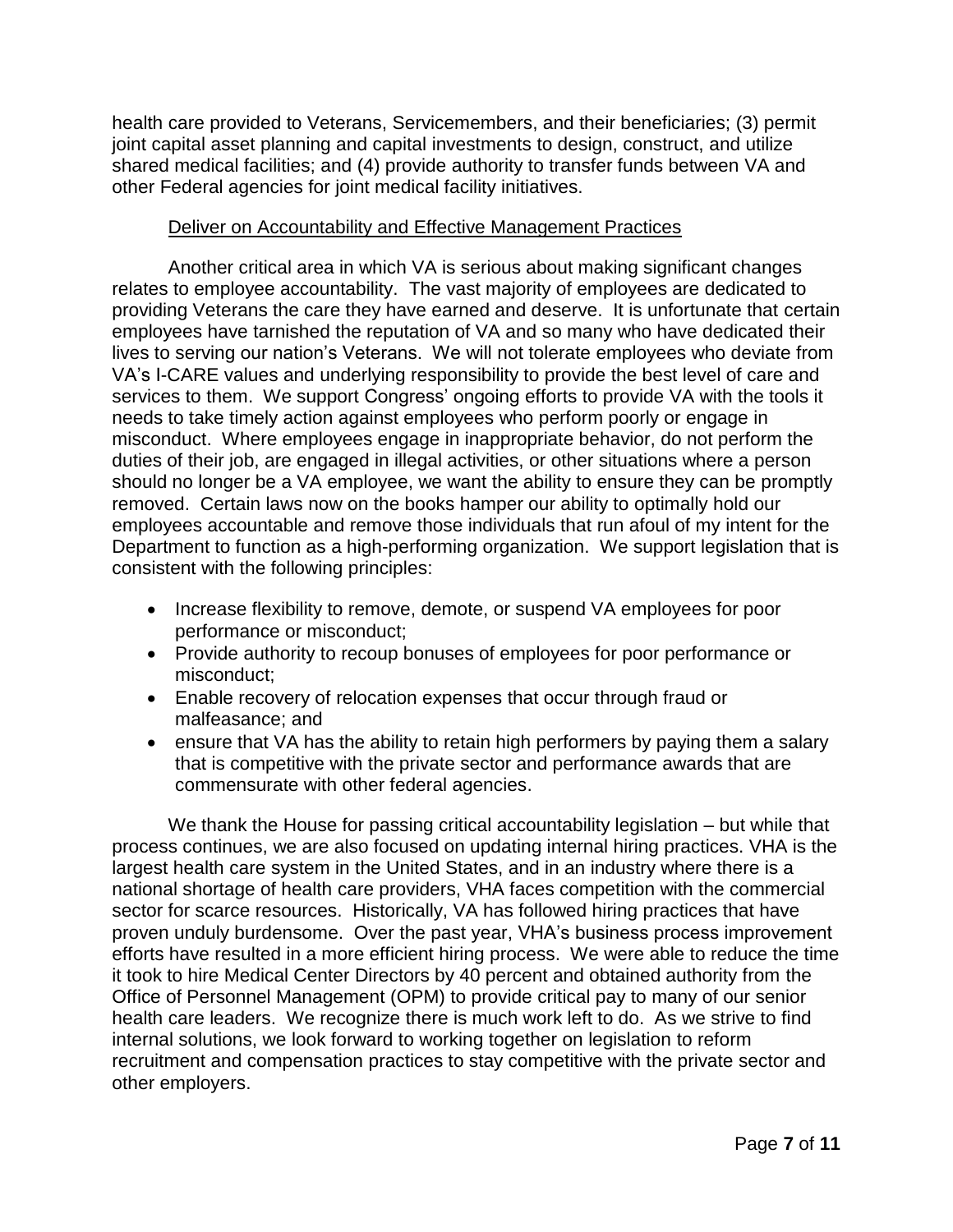To ensure that VA's management practices are effective, I have announced a major initiative to improve our ability to detect and prevent fraud, waste, and abuse within VA. The initiative includes:

- forming a fraud, waste, and abuse advisory committee comprised of experts from the private sector and other government organizations; and
- identifying cutting edge tools and technologies available in the private sector.
- coordinating all fraud, waste, and abuse detection and reporting activities through a single office.

With these improvements, VA has the potential to save millions of taxpayer dollars and more effectively serve America's Veterans. I look forward to updating you in the future regarding this initiative.

# *Priority 4: Improve Timeliness of Services*

### Access to Care and Wait Times

VA is committed to delivering timely and high quality health care to our Nation's Veterans. Veterans now have same-day services for primary care and mental health care at all VA medical centers across our system. I am also committed to ensuring that any Veteran who requires urgent care will receive timely care.

In February 2017, 96.8 percent of appointments were within 30 days of the clinically indicated or Veteran's preferred date, and VHA has reduced the Electronic Wait List from 56,271 appointments to 22,840 appointments, a 59 percent reduction between June 2014 and March 2017.

Through the Choice Program, VHA and its contractors created more than 3.6 million authorizations for Veterans to receive care in the private sector from February 1, 2016, through January 31, 2017. This represents a 23 percent increase in authorizations when compared to the same period in 2015 and 2016. When looking at overall appointment data not specific to the Choice Program, the March 15, 2017, pending appointment data set shows VA has increased the number of overall pending appointments by nearly 1.8 million over the same data the prior year. According to that same data, the number of patients waiting greater than 30 days has decreased by 6.8 percent (35,325) since the beginning of FY 2017.

## Accelerating Performance on Disability Claims

Since 2013, VA has made remarkable progress toward reducing the backlog of disability compensation claims pending over 125 days and is working to use more effectively the resources provided by Congress. VBA will increase staffing by 1.9 percent in 2017 to address its non-rating workload and completed 1.2 percent more rating work compared to the same time period the year before. In FY 2017, VBA is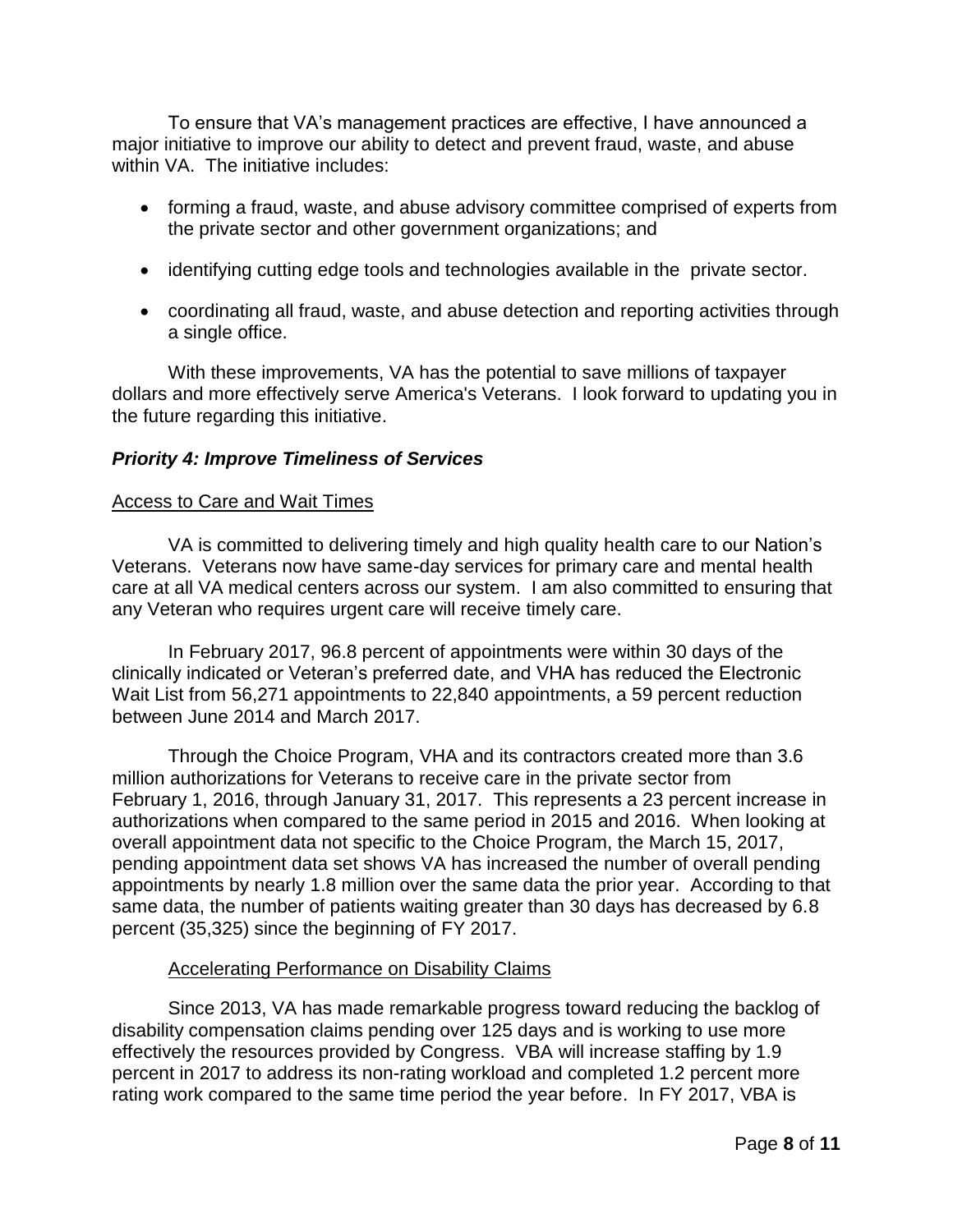reviewing and implementing new performance standards for its employees to reflect the increased productivity due to new processes and technological enhancements. In May 2016, VBA implemented the National Work Queue (NWQ). This allows VBA to prioritize and distribute claims according to capacity and as quickly as possible, regardless of the Veteran's place of residence. The NWQ process enabled VA to more effectively balance the workloads nationally, relative to the productive capacity at each regional office. This means that Veterans who live in a location where submissions have increased do not wait longer for decisions, solely because resources are not adjusted to match the changes in claims volume. In FY 2017, VBA added non-rating related claims to the NWQ. VBA has completed nearly 1.5 million non-rating claims through the end of March. The effort to address non-rating claims has resulted in dependency claims inventory falling 269,000 in August 2015 to less than 90,000.

To continue improving disability claim processing, VBA will begin implementing an initiative called Decision Ready Claims (DRC) this month. The DRC initiative is an expedited claims submission option available to Veterans who have elected VSOs and other accredited representatives to assist them with preparing and submitting their disability claims. Under the DRC initiative, VSOs assist Veterans with ensuring all supporting evidence is included with the claim at the time of submission. The DRC initiative empowers Veterans by allowing them to receive examinations as early as possible in the claims process.

This initiative will also enhance partnerships with VSOs by improving access and capabilities to assist with gathering all required evidence and information to accelerate claims decisions. Submission of claims submitted through the DRC process will result in claim decisions within 30 days of submission to VA.

## Decisions on Appeals

The current VA appeals process undoubtedly needs further improvements for our Nation's Veterans. As of March 31, 2017, VA had 469,696 pending appeals. The average processing time for all appeals resolved by VA in FY 2016 was approximately 3 years. For those appeals that were decided by the Board of Veterans Appeals (the Board) in FY 2016, on average, Veterans waited at least 6 years from filing their Notice of Disagreement until the Board's in FY 2016. Without significant legislative reform to modernize the appeals process, Veteran wait times and the cost to taxpayers will only increase. Comprehensive legislative reform is necessary to replace the current lengthy, complex, confusing VA appeals process with a new appeals process that makes sense for Veterans, their advocates, VA, and other stakeholders. This reform is crucial to enable VA to provide the best service to Veterans and is one of my top priorities.

VA worked collaboratively with VSOs and other stakeholders to design this new process for Veterans who disagree with a VA decision. The result of that work was a legislative proposal that was introduced in the 114th Congress and has been reintroduced in the 115<sup>th</sup> Congress. The proposed process: (1) establishes multiple options for Veterans instead of the single option available today; (2) provides early resolution of disagreements and improved notice as to which option might be best; (3)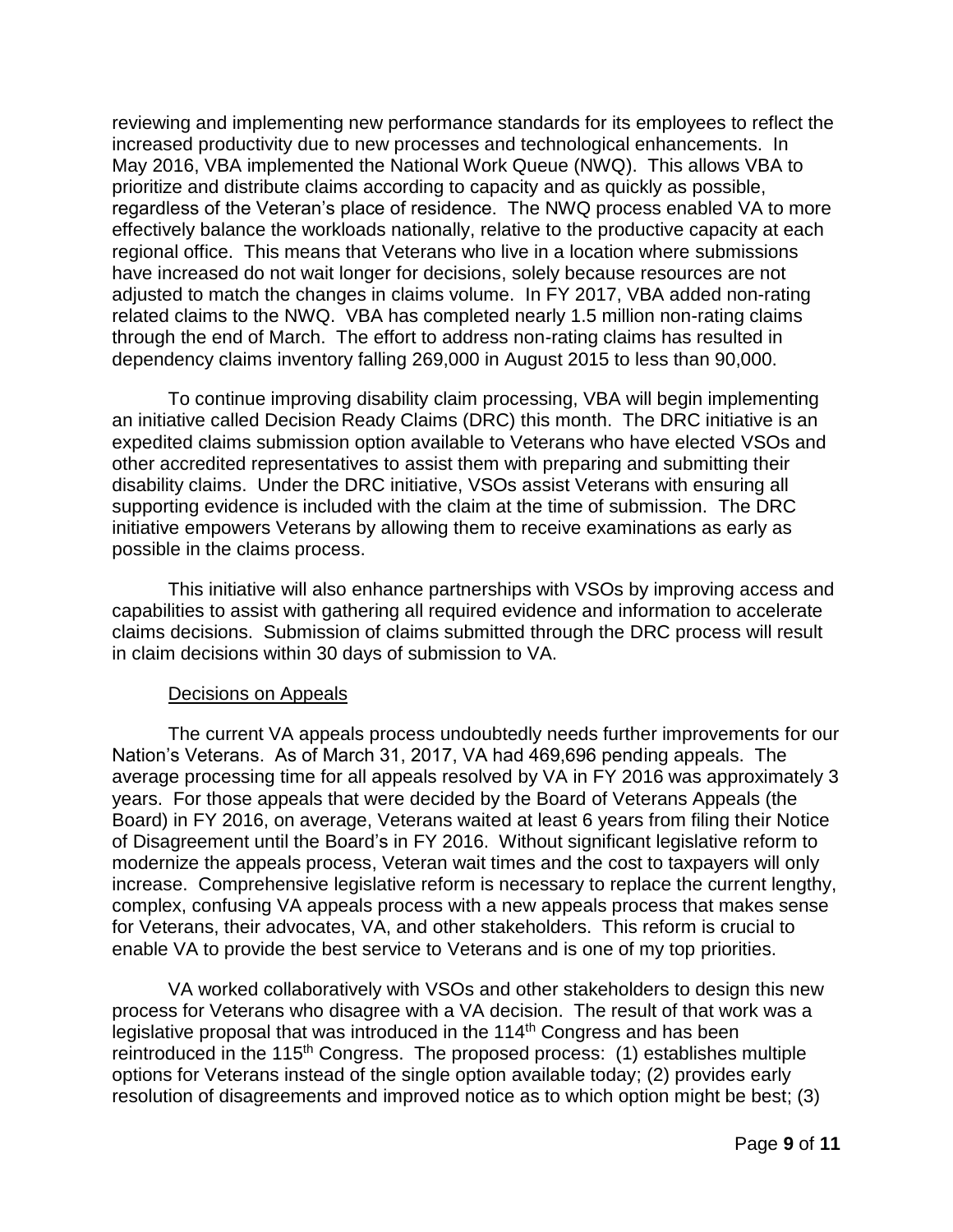eliminates the inefficient churning of appeals that is inherent in the current process; (4) features quality feedback loops to VBA; and (5) improves transparency by clearly defining VBA as the claims agency and the Board as the appeals agency in VA. This clear definition between VBA and the Board also provides workload transparency for better workload/resource projections, and efficient use of resources for long-term savings.

The new process, described in the legislation currently pending, will provide a modernized process going forward. However, VA is also committed to reducing the pending inventory of legacy appeals. VA has worked collaboratively with stakeholders to identify opt-ins that would make the new process available to Veterans who would otherwise have an appeal in the legacy process. After assessing these various options, and collaborating with our partners, we have identified two opt-ins that we intend to implement, one statutory and one regulatory, to address the issue of the legacy appeals inventory.

The legislation must be enacted now to fix this process. It has wide stakeholder support and the longer we wait to enact this legislative reform, the more appeals will enter the current, broken system. The status quo is not acceptable for our Nation's Veterans. The new process will provide much needed comprehensive reform to modernize the VA appeals process and provide Veterans a decision on their appeal that is timely, transparent, and fair.

# *Priority 5: Suicide Prevention – Getting to Zero*

Every suicide is tragic, and regardless of the numbers or rates, one Veteran suicide is too many. Suicide prevention is VA's highest clinical priority, and we continue to spread the word throughout VA that "Suicide Prevention is Everyone's Business." VA recognizes that Veterans are at an increased risk for suicide and implemented a national suicide prevention strategy to address this crisis. VA is bringing the best minds in the public and private sectors together to determine the next steps in implementing the Getting to Zero Initiative. VA's suicide prevention program is based on a public health approach that is ongoing, utilizing universal, selective, indicated strategies while recognizing that suicide prevention requires ready access to high quality mental health services, supplemented by programs that address the risk for suicide directly. VA's strategy for suicide prevention requires ready access to high quality mental health (and other health care) services supplemented by programs designed to help individuals and families engage in care and to address suicide prevention in high-risk patients.

As part of VA's commitment to put resources, services, and technology to reduce Veteran suicide, VA initiated the Recovery Engagement and Coordination for Health Veterans Enhanced Treatment (REACH VET). This new program was launched by VA in November 2016 and was fully implemented in February 2017. REACH VET uses a new predictive model in order to analyze existing data from Veterans' health records to identify those who are at a statistically elevated risk for suicide, hospitalization, illnesses, and other adverse outcomes. Not all Veterans who are identified have experienced suicidal ideation or behavior. However, REACH VET allows VA to provide